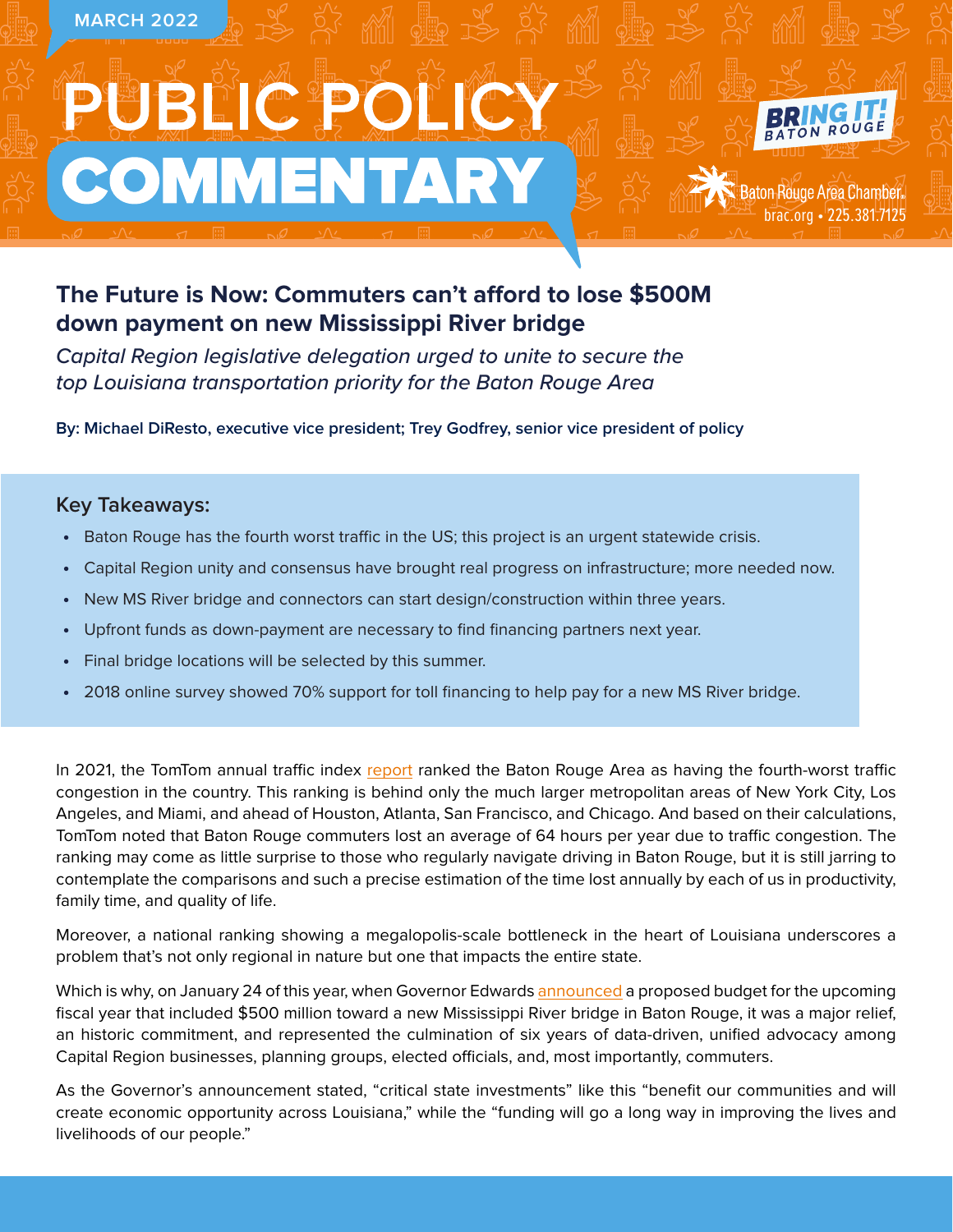But while the Governor's commitment marked the culmination of great collective effort in one sense, in another sense it marked just the beginning of a renewed effort to safeguard that profound down payment. After all, the Governor's proposal is just that – a proposal. For seemingly no sooner had the ink dried on his budget proposal before some legislators from around the state began voicing skepticism about the proposal and signaling an intent to raid the funds.

Such a move would be shortsighted and harmful, not only to the Capital Region but to Louisiana as a whole, as it would demonstrate the state's inability to make long-term critical investments, even at a time when the state's financial outlook is brighter than it's been in years.

In response, it is more important than ever that Capital Region businesses, planning groups, commuters, and, most importantly, its legislative delegation remain unified in securing these funds for a transformational project that is, in fact, not as far off on the time horizon as critics claim. The irony, of course, is that this \$500 million down payment will only accelerate the project's implementation. Losing it would constitute a major setback.

Those are the stakes involved, and this analysis hopes to shed more light on why the future is now.

### **Consensus is a powerful force for good**

To understand the historic nature of this recent commitment toward a new Mississippi River bridge, one has only to think back less than a decade to a time when the possibility of major Capital Region infrastructure investments appeared nowhere in sight.

By 2015, while transportation infrastructure needs across the state were sizable, the situation in the Capital Region had grown particularly, even uniquely, dire among the state's metropolitan areas, as the rankings testify. And although the Baton Rouge Area then accounted for roughly 18 percent of the state's total population, its share of the transportation maintenance backlog, at \$3.3 billion, accounted for more than a quarter of the total statewide need, and almost half of the state's bridge backlog.

And yet for years, even as the congestion and condition of its roads worsened, the Capital Region missed out on major infrastructure investments, in part because the region lacked consensus over its highest priority projects.

That began to change in February 2016, when CRISIS, the Baton Rouge area regional business-led coalition for transportation improvements, released a [report](http://trafficcrisis.com/2016-regional-projects-analysis) detailing the findings and results of an analysis of major Capital Region transportation infrastructure projects. Commissioned by CRISIS, the analysis was led by the Capital Region Planning Commission (CRPC) and its transportation planners, to begin to forge regional consensus based on datadriven solutions.

To conduct the analysis, a team of CRISIS representatives, parish presidents, legislators, and CRPC staff identified projects with regional significance for analysis, with consideration given to all regional projects in the State Long Range Plan. Then, 18 major transportation projects were analyzed using a regional transportation model for comparative analysis. Key metrics used included each project's projected reduction in congestion, or regional Vehicle Hours of Travel (VHT), along with "best available" cost estimates done in conjunction with DOTD, to arrive at ratios of "congestion relief for the cost" for comparison.

Findings of the analysis concluded that:

- **•** Multiple projects were needed for regional congestion relief.
- **•** The best projects based on cost-benefit, or congestion relief for the dollar, involved widening I-10 from Baton Rouge through Ascension Parish, and expanding both directions of I-10 through Baton Rouge.
- **•** The highest benefit (most congestion relief) project would involve construction of a new crossing for the Mississippi River (a new bridge, with connectors, and widening of LA 30).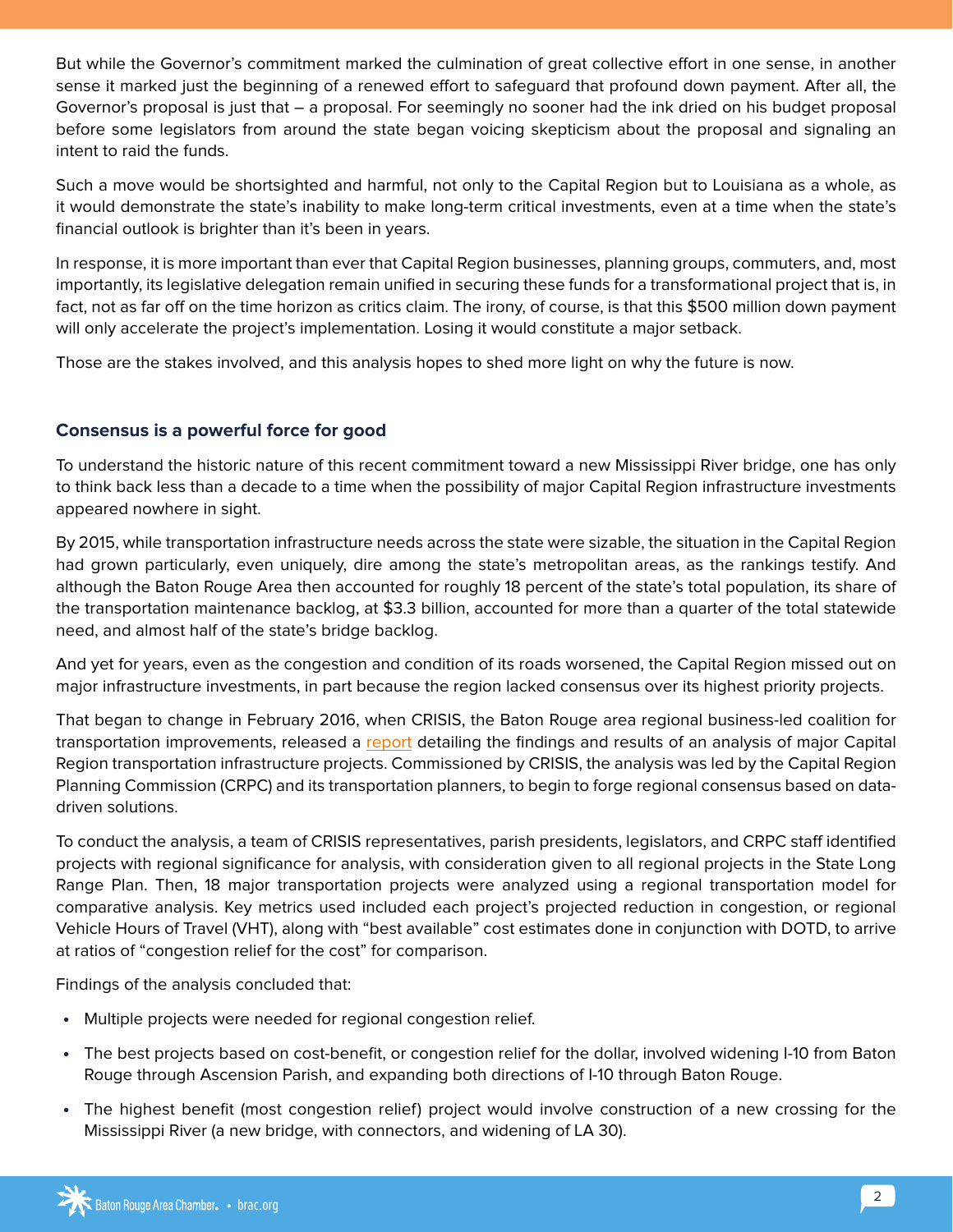While most would agree that "another transportation study," if not followed up by action, is not the most exciting development in the world, what followed the release of this report, by contrast, has been exciting indeed. Not insignificantly, for the first time in years the Capital Region had a data-driven blueprint for the highest-priority projects that could result in significant congestion relief. But more importantly, Louisiana's elected officials, at the local and state levels, but particularly the Capital Region legislative delegation, rallied to support the funding and construction of this blueprint with unprecedented consensus and collaboration.

And the results of this consensus and collaboration have been more than promising:

- **•** Within two years of the publication of the CRISIS study, funding was secured, planning and design completed, and construction began on a \$72 million project to widen I-10 from four lanes to six lanes from Highland Road in Baton Rouge, through Ascension parish, to the LA 73 interchange in Prairieville, including replacing two overpass bridges and raising another. Construction was completed in [October 2020.](https://www.katc.com/news/covering-louisiana/i-10-widening-projects-completed-in-east-baton-rouge-and-ascension-parishes)
- **•** For the I-10 project to add a new lane in both directions through Baton Rouge from the Mississippi River bridge to the I-10/I-12 split, in 2018 state and federal officials finalized an agreement to use over \$350 million in GARVEE bonds toward the project. And while more funds will be needed to cover all segments of the project, a \$52 million College Drive flyover is expected to be completed by the end of this year, with major construction on the 3.5-mile segment on I-10 Eastbound from the bridge past Acadian Thruway set to begin by early 2024.

As promising as this progress is, these projects are not a silver bullet for solving Capital Region congestion. As the CRISIS report outlined, multiple projects are needed, and the blueprint cannot nearly be considered carried out without including construction of a new Mississippi River bridge – the project estimated to reduce the most regional congestion, saving up to 1.4 million total vehicle hours annually depending on the location.

# **Time is money/money is time: Or, answering the skeptics**

As we've seen with the I-10 project through Baton Rouge, securing a significant down payment can accelerate planning and construction – a fact reflected in Gov. Edwards' address to open the 2022 legislative session, when he said, in reference to his proposed funding commitment to the Mississippi River bridge, that "the funds we are receiving from the federal government will allow us to catapult big-ticket projects from talk to action."

In the days since the session started on March 14, certain skeptics (as dubbed by the press) have already started questioning this premise, pointing out problems that, on closer inspection, have more holes in them than the ones they seek to poke into the Governor's proposal. For instance, one skeptic wondered "how a \$500 million commitment for the bridge would affect other spending priorities, including paid family and medical leave" – even though the type of one-time funding being allocated to the construction project cannot be used for such a recurring, social spending program. Perhaps the most prominent critique of the proposal comes from those who on the one hand claim they "fully support" the bridge, but on the other have a problem with allocating the dollars for a project that is "five-plus years away" from activity, when the project timeline is already well underway (see chart below). That critique either misconstrues some facts or overlooks others, like:

- **•** The data-driven identification of the three most viable sites for the bridge is ongoing and will be completed this summer, at which point the environmental review process will begin immediately. At least two to three viable bridge locations are necessary for the federal environmental process (Record of Decision) and for multiple, necessary choices for the public-private partner.
- **•** Selecting a location or the environmental process, importantly, will not delay DOTD from reaching a key agreement to select the public-private partner (P3) for the bridge within the next 18 months, setting the stage for design/construction to begin in 2025 – within three years, not "five-plus."
- **•** While some members of the legislature may see a construction completion target for the end of the decade as too far beyond their horizon of contemplation, BRAC's research on the issue of retaining young Louisiana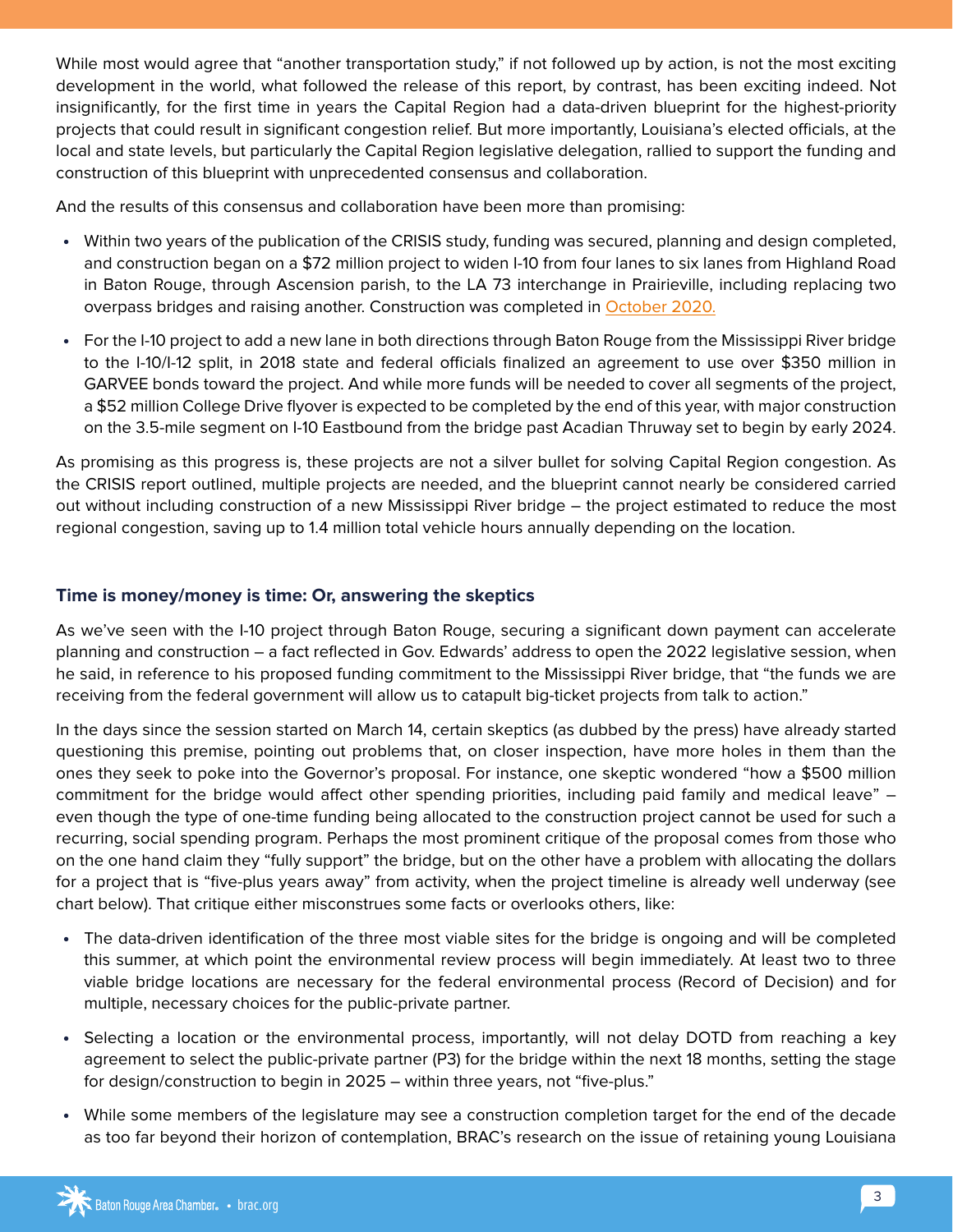talent and input from area young professionals indicates that they do not share that short-term myopia and do not think 2031 is too far in the future for transforming the region's quality of life not only for themselves, but also for their future children.

**•** The \$500 million will boost the state's chances of securing federal grants and matching dollars and other sources of funding that will reduce the project's timeline as well as the price tag for Louisiana taxpayers.

| The Future Is Now: Expected Bridge Timeline |                                                                                                                                                                                          |
|---------------------------------------------|------------------------------------------------------------------------------------------------------------------------------------------------------------------------------------------|
| Date                                        | <b>Progress Step</b>                                                                                                                                                                     |
| Summer 2022                                 | 3 bridge locations and corridors selected. At least 2-3 viable alternatives required for<br>Record of Decision and P3 partners                                                           |
| <b>Fall 2022</b>                            | Necessary federal environmental review begins to secure Record of Decision (ROD) for<br>bridge constructability. Mandatory (maximum) 2-year NEPA period for expedited review<br>by 2024. |
| 2023                                        | Bid and selection of toll financing private partner for predevelopment agreement.<br>Necessary input for ROD.                                                                            |
| 2024                                        | Final Record of Decision. Federal environmental approval.                                                                                                                                |
| $2024 - 25$                                 | Negotiate and sign contract for design-build construction of bridge                                                                                                                      |
| 2025                                        | Design and construction of new MS River Bridge begins                                                                                                                                    |
| 2030-31                                     | Bridge construction complete                                                                                                                                                             |

The most recent cut against the proposal contends that placing tolls on I-10 "sets a bad precedent for the country," raising doubts that people are "going to be supportive of this," ignoring the fact that:

- **•** The proposed tolls to utilize the bridge and its connectors will not actually be on I-10, but for bypassing a stretch of it.
- **•** The use of tolls for a public-private partnership (or P3) project would be far from precedent-setting, but have been commonly used throughout North America to reduce costs to taxpayers and help keep projects on time and on budget.
- **•** Since the inception of this new bridge project, every public meeting, every financial plan, and every discussion of it that included legislators and local elected officials have all always presented tolls as part of the financing stack. A 2017 DOTD study on its tolling feasibility supported that rationale with detailed analysis.
- **•** In fact, in a daily online poll conducted in September 2018 by the Baton Rouge Business Report, with 1,011 respondents to the question – "Would you pay a toll to use a new Mississippi River bridge in Baton Rouge?" – some 70.5 percent responded "yes," 15.5 percent said it "would depend on the price," while only 14 percent voted "no."
- **•** We also know that the final federal environmental approval, expected in 2024, will not be possible without a financial plan, and that financial plan must be financed (from multiple public and private sources), or all of the cash must be available on hand. Without tolling, the bridge will not receive its final Record of Decision, or federal environmental approval, in 2024, essentially stalling the project.